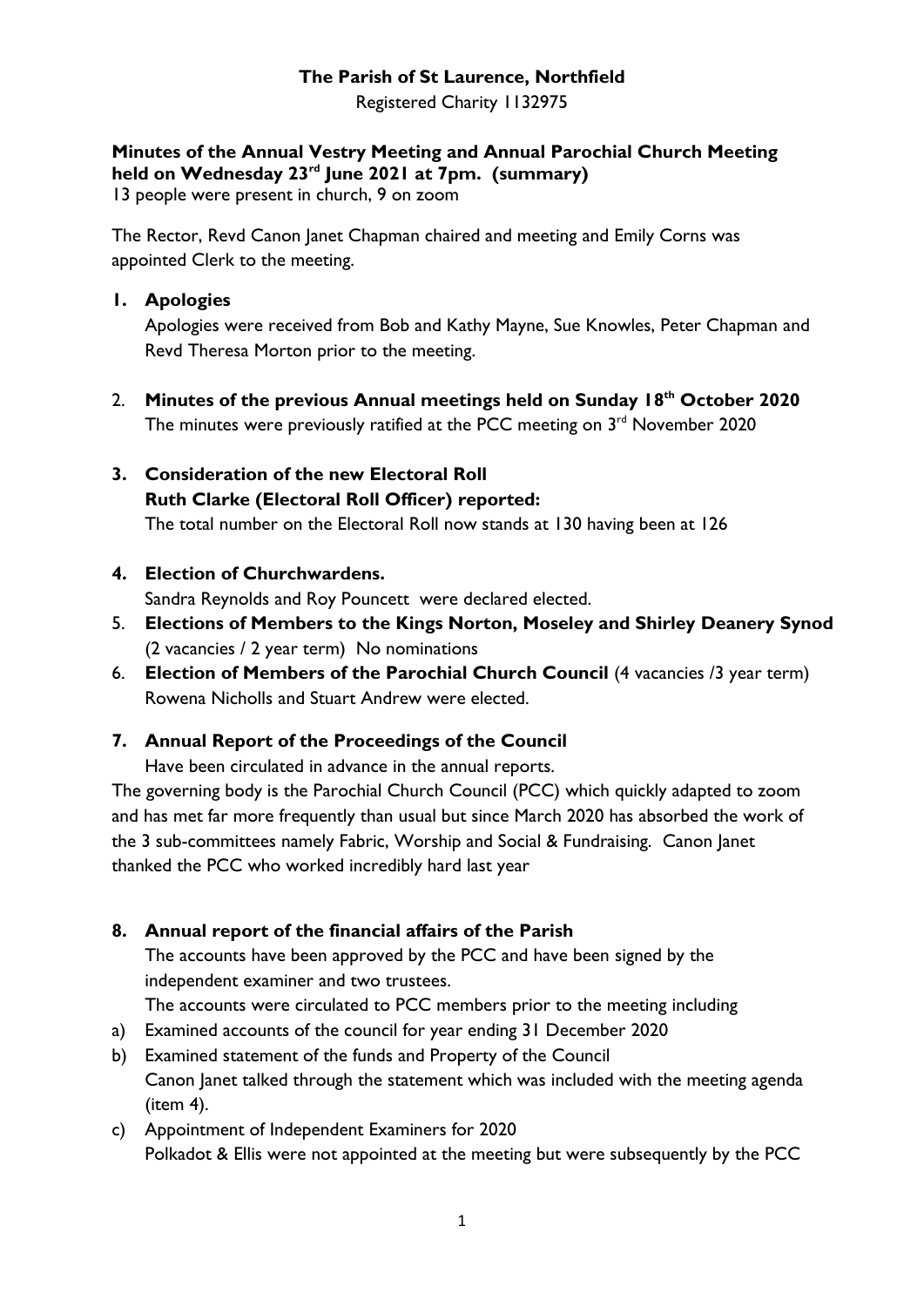### **9. Presentation of the Terrier and report of the fabric, goods and ornaments of the church**

There were no updates to the Terrier last year. If anyone would like to look at the Terrier contact Roy and he will arrange this.

### **10. Report of the proceedings of the Deanery Synod**

The Deanery Synod didn't meet last year. A new Area Dean will be starting in autumn.

#### **11. Annual reports for Parish Organisations**

A booklet of the reports has been put together, it is also on the website and the reports have been given in church.

Every effort has been made to adapt and keep in touch, particularly the Gridiron group, the Bellringers and the Mothers Union.

#### **12. Rector's statement to the meeting**

We continue to give thanks to God for His love and faithfulness by which we have travelled through the Covid-19 pandemic and continue to do so. By His grace we have been enabled to adapt our worship and mission in order to nurture our congregation and walk alongside many community organisations to deliver effective care within the parish of St Laurence, Northfield during 2020.

The Rector gave an update on the 2020/21 goals (set late 2020)

- 1 To work towards Eco-Church Silver Award, including continuing with the porch and improving heating and lighting.
- *2* To get St Laurence Safe Spaces underway an after school club and safe space for children of secondary school age vulnerable to knife crime. *Fr David Pycock has done an incredible amount of work to get ready for this to start in April 2021 including securing grant funding.*
- *3* Improve our ability to broadcast worship to enable more people in the community to connect with church. *2020 saw us embrace Zoom, YouTube and conference calling in order to come together as a dispersed church and broadcast services from the Rectory and others' homes. As we re-opened church temporarily in the summer it became clear that we need more equipment in order to do this to a more professional standard.*

The Rector's priority, as we went into lockdown in March 2020, was to keep the congregation worshipping together as much as possible even though worshipping at home.

The 'Look-out' groups established in 2019 came into their own offering a considerable amount of Pastoral Care to the congregation through the telephone.

We have been delighted to replace our notice boards in the churchyard and at the entrance to the Pastoral Centre.

We were greatly saddened by the death of Clare Blackshaw following a short illness and also Dorothy Giles. Both had been involved in many aspects of church life over the years. May they Rest in Peace and Rise in Glory.

Beer and Hymns at the local pub was the last thing we did in the community prior to lockdown.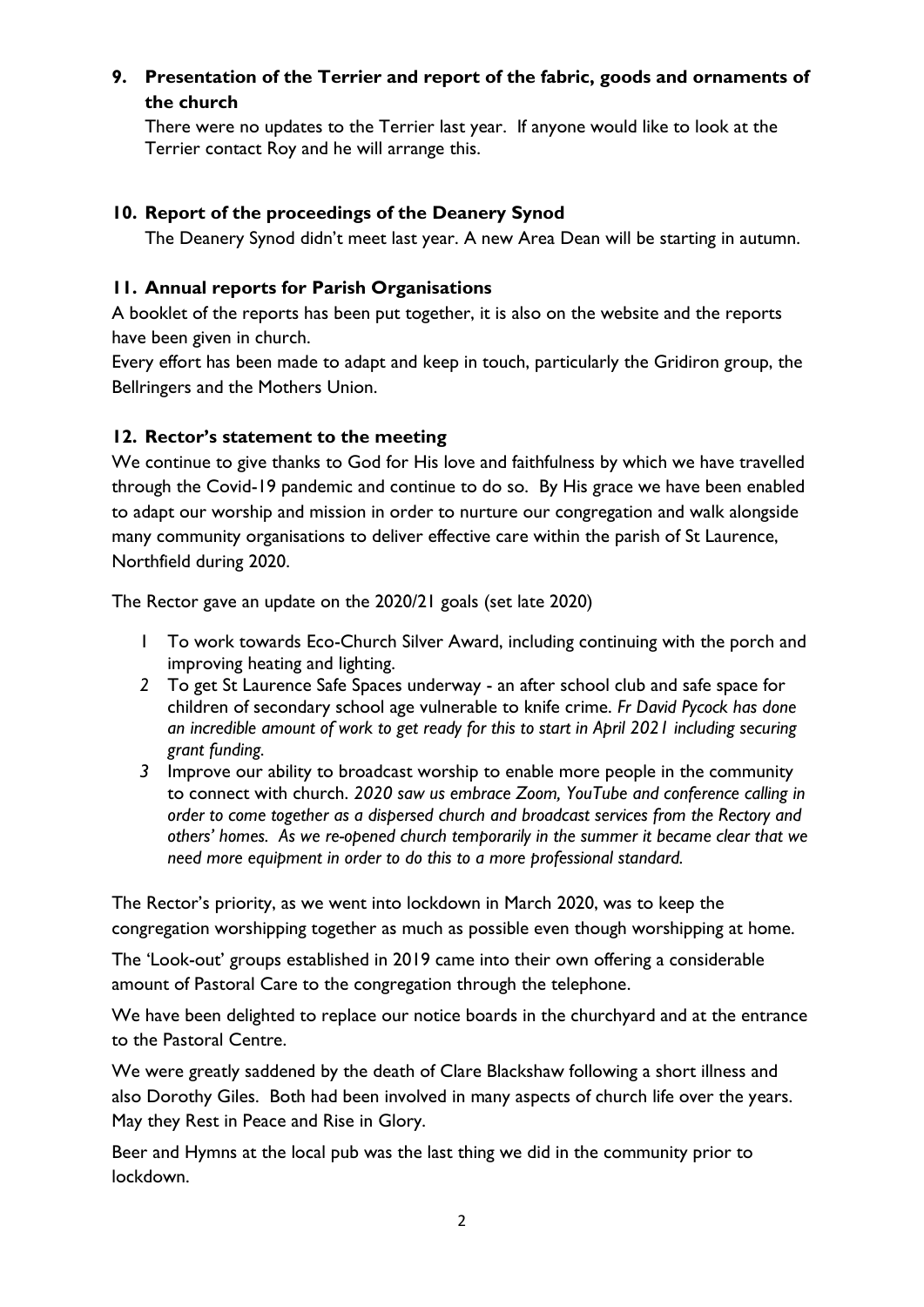We invested heavily in the maintenance of the churchyard during 2020 and, in a sense, this well-tended green space became our gift to the locality as many enjoyed their permitted daily exercise within it.

We were able to engage with the community in many new ways through #NorthfieldRevealed. The Northfield Stakeholders Group has co-ordinated the food bank and lots of other emergency support

Our Charitable Giving has continued in various ways:

Financially: we estimate that members of St Laurence Church raised over £3,000 for the following causes;

- £100 donation to CofE Birmingham's link Dioceses in Malawi
- 20 bags of food and goods delivered to Northfield Food Bank plus a good number of congregational donations through their fundraising page plus £302 donated through church for their Christmas Food Hampers
- Also a good number of Mothers' Union member donations to their appeal for the Democratic Republic of Congo
- £400 Christian Aid Harvest appeal and an unknown amount during Christian Aid week as at that stage we weren't able to track on-line donations but usually in the region of £1,000
- Just over £1,000 Children's Society

Also 'People Power' with Churches Together in Northfield:

• Community Christmas: as Covid meant we could not hold the usual Christmas Day lunch circa 60 Christmas Goody Bags personally delivered to those who normally attend on Christmas Day

We are saying farewell to Claire Whitmore (Ordinand on placement), who we were very blessed to have with us and was a fantastic help with setting up and hosting Zoom church.

Fr David has announced his retirement after eight years with us at St Laurence. His last Sunday will be  $11<sup>th</sup>$  July. He doesn't want any fuss but has requested a fundraising page for Water Aid is set up for those who would like to show their appreciation.

Fr David will be receiving permission to officiate within the Diocese, but is very important takes a break from St Laurence, however he may help with "Larry's" if we are able to run it over the summer.

Canon Janet gave a special mention to Revd Donald Sampson (retired Methodist Minister) who is very committed ecumenically. At 87 the time has come for him to retire from leading Collective Worship in St Laurence Juniors and helping with reading in St Laurence Infants.

Thanks and certificates of appreciation were given to those stepping down from PCC; Jennie King and Linda Powell. Also to Linda Joyce -Wallis who is stepping down from being the team leader of the Flower Guild, thanks were given for her many years of service.